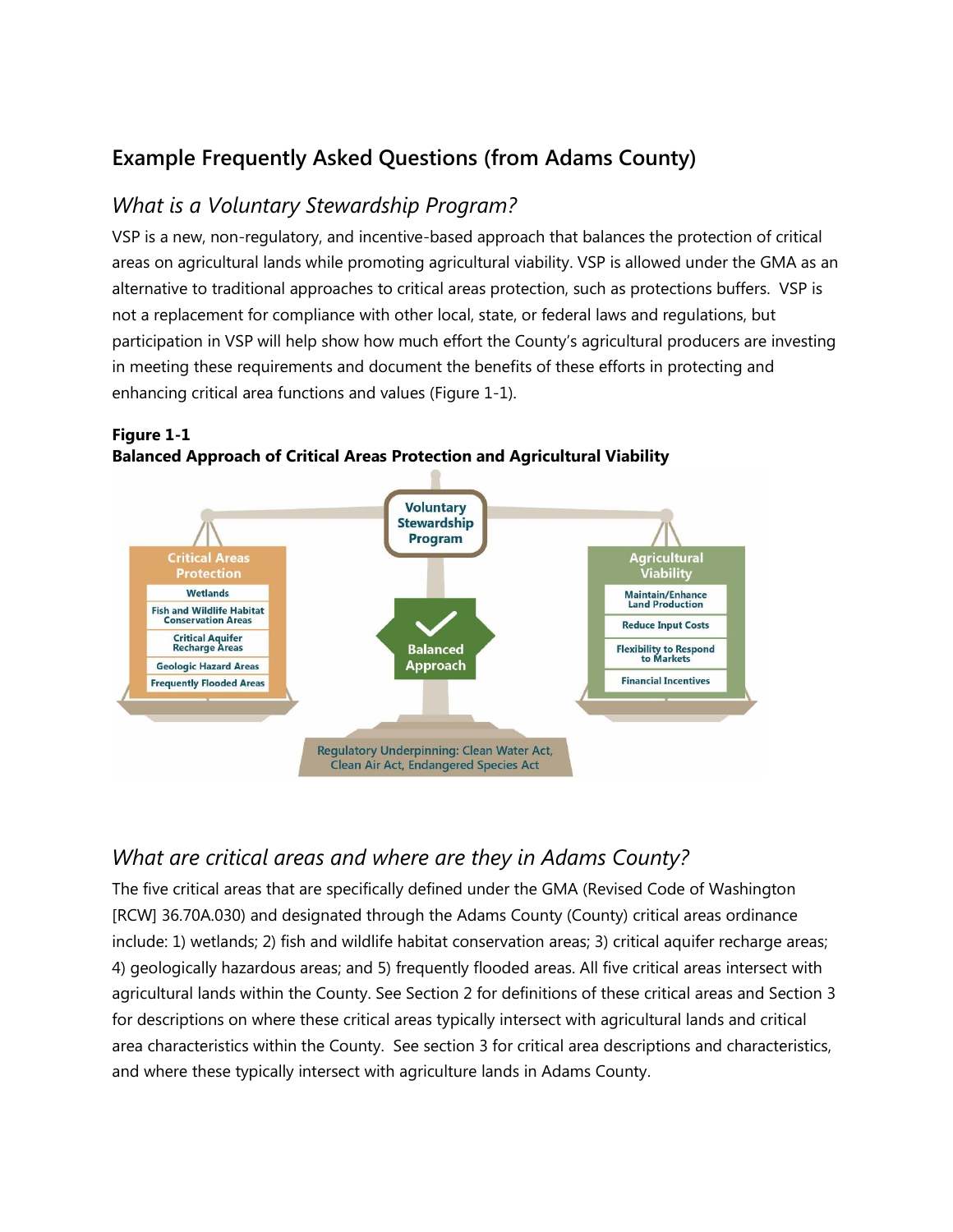## *Are there critical areas on my land or how might I affect critical areas?*

Critical areas are designated through the County Critical Areas Ordinance. Each critical area has specific characteristics used for identification. Additionally, critical areas maps, such as the maps included in the Adams County VSP Work Plan (Work Plan), can be used help to identify where critical areas may occur; however, presence of critical areas is determined on an individual site basis. Critical areas can be protected or enhanced through implementing farm conservation practices. Benefits to critical areas from these practices can be direct (practices implemented next to or within a critical area), or indirect (e.g., upland practice implemented that might benefit a down-gradient critical area).

## *What would participation look like?*

VSP participation includes tracking conservation practices implemented on a farm that protect and enhance critical area functions and values. There are many ways that agricultural producers can get involved, either through existing Conservation District (CD), Natural Resources Conservation Service, (NRCS) or other programs, or through self-funded improvements.

Participation in the VSP is voluntary, meaning that agricultural landowners and operators (commercial and noncommercial) are not required to participate. However, many producers already implement conservation practices that protect and enhance critical areas through government- or self-funded practices. These practices can be recorded anonymously as part of the VSP to ensure success of the Work Plan. Voluntary participation, anonymity, and privacy are all key principles that will be maintained during the reporting process. Agricultural producers who choose to participate are free to withdraw at any time without penalty (RCW 36.70A.760).

# *Why should I participate in VSP?*

Many producers may already have implemented changes to farming techniques or implemented conservation practices that protect and enhance critical area functions and values. Participating in VSP can help to document these practices and give the producer and the County credit for the critical areas protection or enhancement measures put in place, including direct and indirect benefits. Additionally, VSP can help introduce producers to other practices that might improve farming operations and potentially reduce input costs that can improve the bottom line, while also providing benefits to critical areas. There is also flexibility in agricultural operations when critical area benefits are maintained through VSP. See below for how this flexibility could be reduced or go away if VSP fails.

## *What is a "Self-Assessment Checklist," and how can it help producers participate in VSP?"*

A Self-Assessment Checklist (Attachment A) is an implementation tool developed by the Adams County VSP Work Group (Work Group). This checklist helps facilitate the documentation of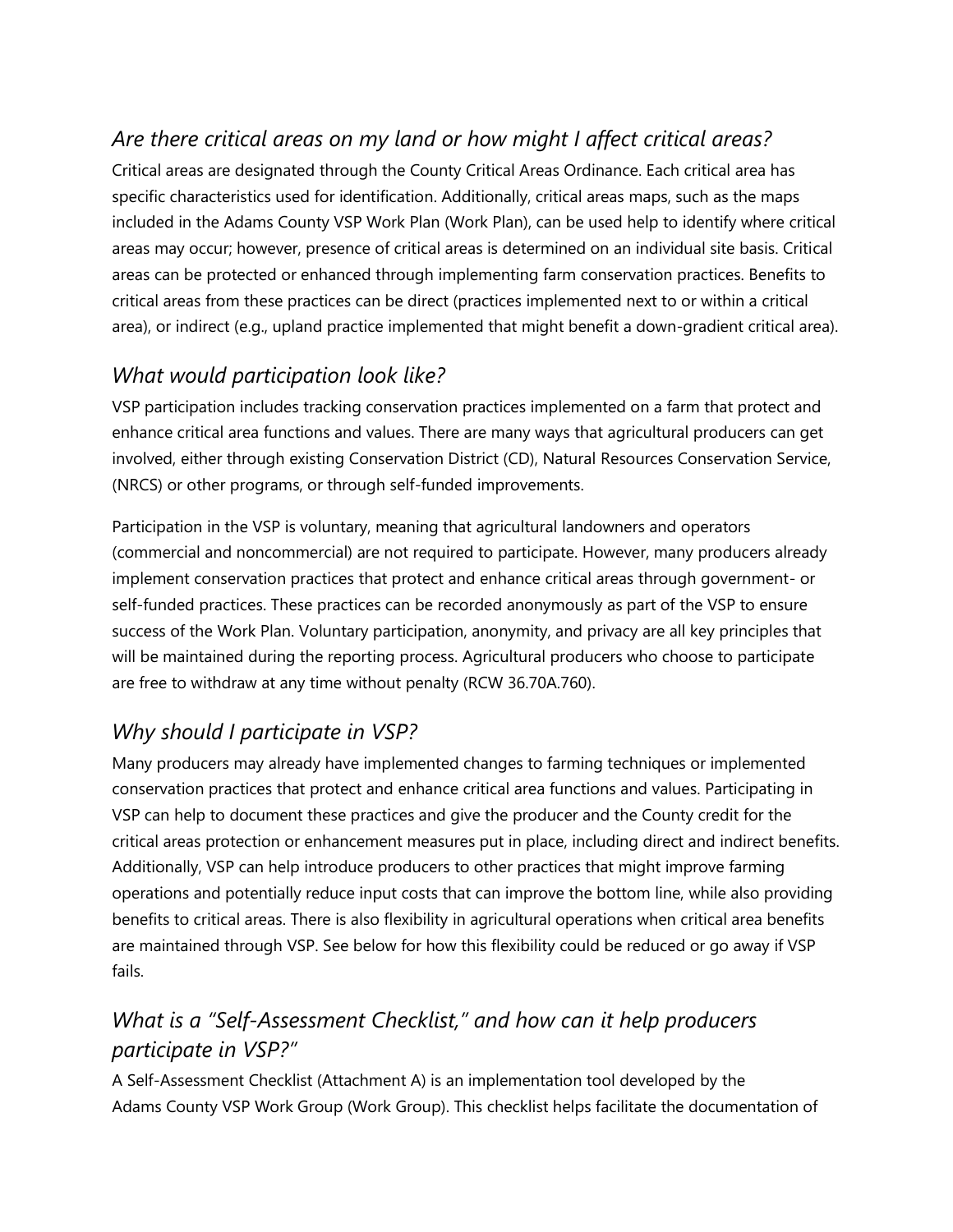existing practices and the identification of additional conservation practices that could be implemented by producers to protect critical areas. It also provides important contact information for producers to obtain additional information on the program.

Conservation practices are implemented in a variety of ways as they are adapted to specific farm conditions. To receive credit for critical areas protection under VSP, practices do not need to meet NRCS or other government-based standards. Rather, practices need only to demonstrate a direct or indirect protection or enhancement to critical area functions and values.

## *How will critical areas be protected if VSP fails in my County?*

Failure of the Work Plan to demonstrate protection of critical area functions as they existed in 2011 will trigger a regulatory approach to critical areas protection under the GMA, applying prescriptive requirements for protecting critical areas, such as buffers and setbacks. Additionally, regulation of critical areas on agricultural lands through the GMA does not take agricultural viability into account and does not encourage outreach or technical assistance for agricultural operators. Producers can help maintain flexibility in operations and this non-regulatory approach for protecting critical areas by participating in the program. Participation helps to ensure the success of the VSP.

### *Is there funding to support VSP?*

The VSP has received statewide funding for the 2015 – 2017 biennium. Currently, there is a request to the state legislature for additional funding for the 2017 – 2019 biennium; however, future funding is contingent on additional appropriations by the state. Other funding sources, such as local CD funding, state funding programs administered by the Washington State Conservation Commission (WSCC) and other agencies, federal funding through farm bills or other programs, and private funding, can also be used to support VSP protection and enhancement goals.

### *What is meant by "Baseline Conditions?"*

The effective date of the VSP legislation is July 22, 2011. Per the law, this is the date that identifies the baseline for protecting critical area functions and values while maintaining agricultural viability. Per VSP legislation:

- Implementation of this Work Plan must prevent any loss of county wide critical area functions as they existed on July 22, 2011, while maintaining agricultural viability. Goals for enhancement of critical area functions must also be identified.
- Failure to meet the goals and benchmarks for critical area functions will represent failure of the Work Plan and trigger a regulatory approach to critical areas protection under the GMA.